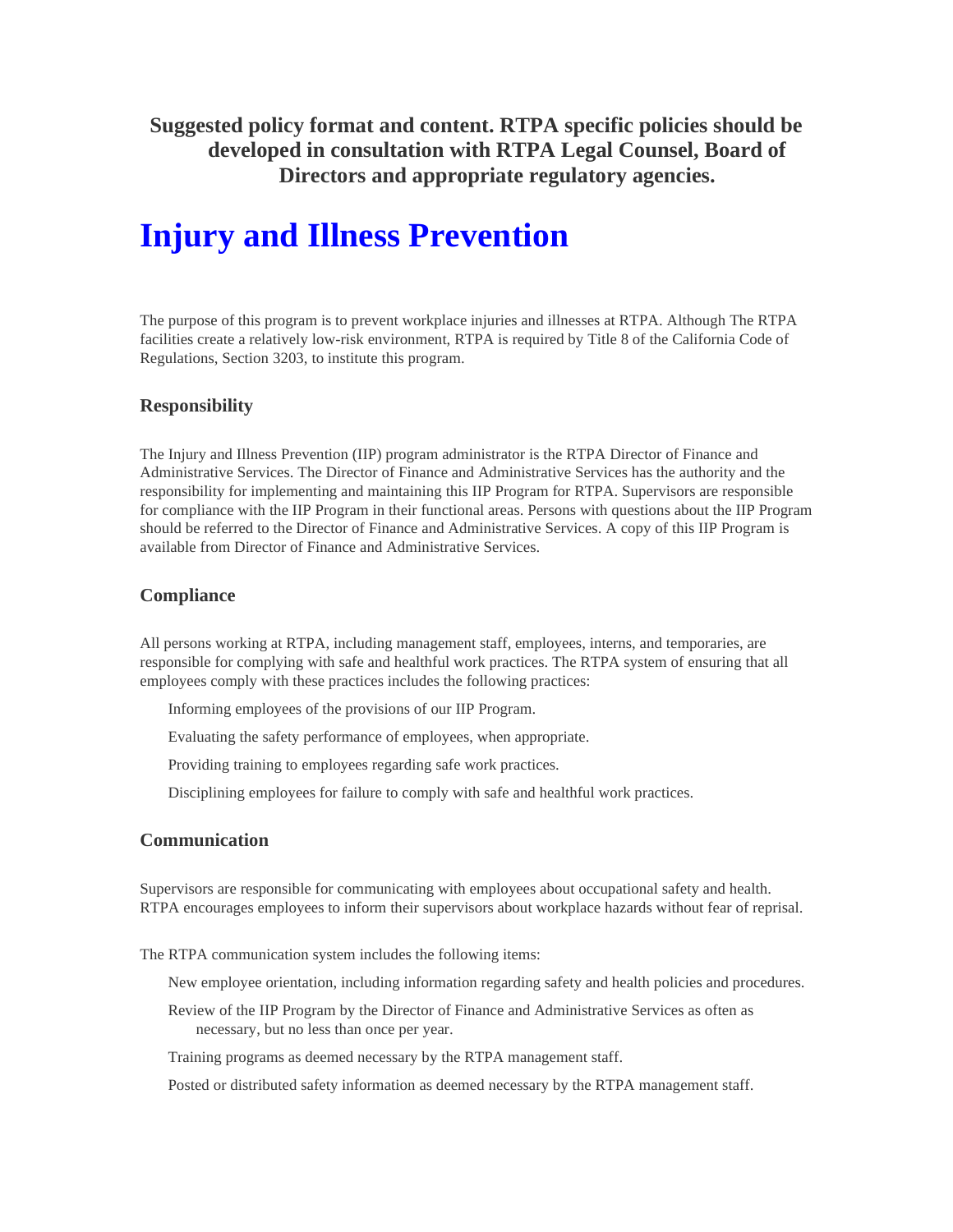# **PART I – ALL EMPLOYEES**

The provisions of Part I apply to all RTPA employees.

# **Hazard Assessment**

Periodic inspections to identify and evaluate workplace hazards shall be performed by the Director of Finance and Administrative Services, with the assistance of supervisors, on an ongoing, as-needed basis. Periodic inspections will be performed according to the following schedule:

At the time the IIP Program is established initially, and thereafter on a regular basis;

When new substances, processes, procedures, or equipment which present potential new hazards are introduced into the workplace;

When new, previously unidentified hazards are recognized;

When occupational injuries and illnesses occur; and

Whenever workplace conditions warrant an inspection.

# **Accident Investigations**

In the event of an accident that results in, or could have resulted in, an injury to an employee, the Director of Finance and Administrative Services will carry out an investigation. The procedures for investigating workplace accidents at RTPA include:

Obtaining a written report of the accident from the affected employee(s), supervisor, or Director;

Interviewing injured employees and witnesses;

Examining the workplace for factors associated with the accident;

Determining the cause of the accident;

Taking corrective action to prevent the accident from recurring; and

Recording the findings and actions taken.

# **Hazard Correction**

Unsafe or unhealthy work conditions, practices, or procedures shall be corrected in a timely manner, based upon the severity of the hazards. Hazards shall be corrected when observed or discovered.

# **Training and Instruction**

All employees, including management staff, shall have training on general and job-specific safety and health practices as necessary. This IIP Program and the RTPA Ergonomics Policy are intended to provide RTPA employees with training and instruction on the reduction and elimination of workplace injuries and illnesses.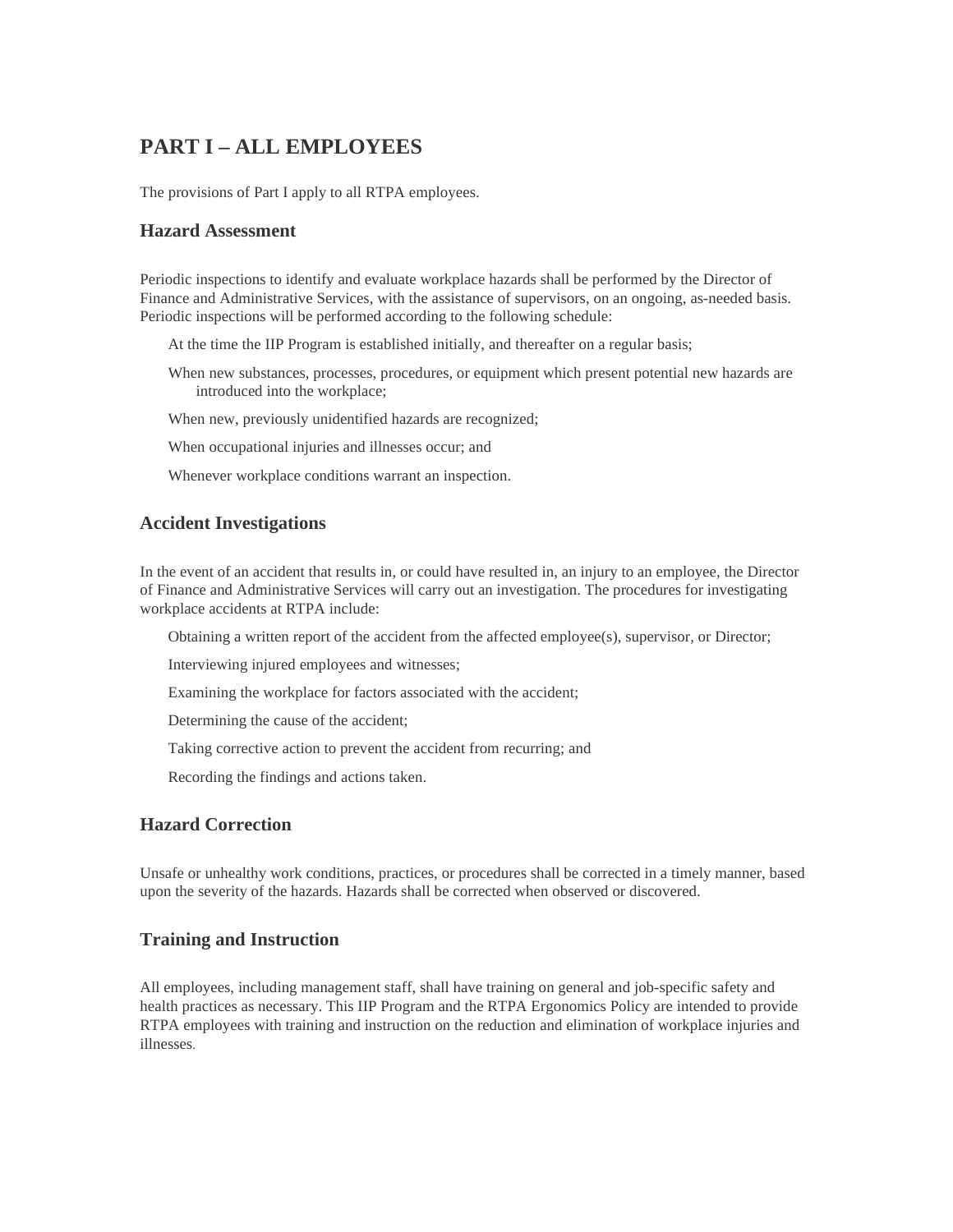#### **General Workplace Safety and Health Practices**

RTPA employees must take steps to prevent injuries and illnesses in the workplace. These steps include, but are not limited to:

Complying with this IIP Program.

Following established emergency and fire procedures.

Immediately reporting hazards and accidents and seeking medical care if necessary.

- Preventing MSDs by following the Ergonomics Policy.
- Ensuring that work areas are kept sufficiently neat and orderly so as not to pose a risk to employees or others. For example, office clutter can lead to injuries from tripping over or slipping on material left on office floors.

Keeping stairways, hallways, doorways, and aisles clear.

Promptly reporting and/or cleaning up spills in the break room areas, bathrooms, or elsewhere.

Abstaining from horseplay, running in hallways, or other acts that tend to adversely affect safety.

Properly storing items. For example, employees are prohibited from stacking goods in an unstable manner or storing goods against doors, exits, fire extinguishing equipment, and electrical panels.

Reporting anyone known to be under the influence of drugs or alcohol while on the job.

Always using proper lifting techniques. Unless it is part of your job description, never push or lift heavy objects. Contact your supervisor if you need to move a heavy object.

Exercising caution when carrying material. Watch for and avoid obstructions and loose material.

Reporting exposed wiring and cords and ensuring that electrical equipment is plugged into appropriate wall receptacles.

Taping down or otherwise securing cords running into walking areas.

Using defensive driving techniques, wearing a seatbelt, and exercising other safety precautions when operating a vehicle.

Properly storing cleaning supplies and other toxic materials.

Having all pieces of furniture adjusted, positioned, and arranged to minimize strain on all parts of the body.

Never opening more than one upper drawer in a file cabinet at a time or leaving lower desk or cabinet drawers open that present a tripping hazard.

Exercising care when opening and closing doors and drawers to avoid pinching fingers.

Keeping space heaters clear of combustible materials and placing them on a stable surface to prevent tipping.

Never using equipment such as scissors and staplers for anything other than their intended purpose. Misusing these objects as hammers, pry bar, screwdrivers, etc., poses a risk of injury.

#### **Time of Training**

Training and instruction will be provided:

When the IIP Program is first established and as needed, as determined by the Director of Finance and Administrative Services;

- To all new employees;
- To all employees given new job assignments for which necessary training was not provided previously;